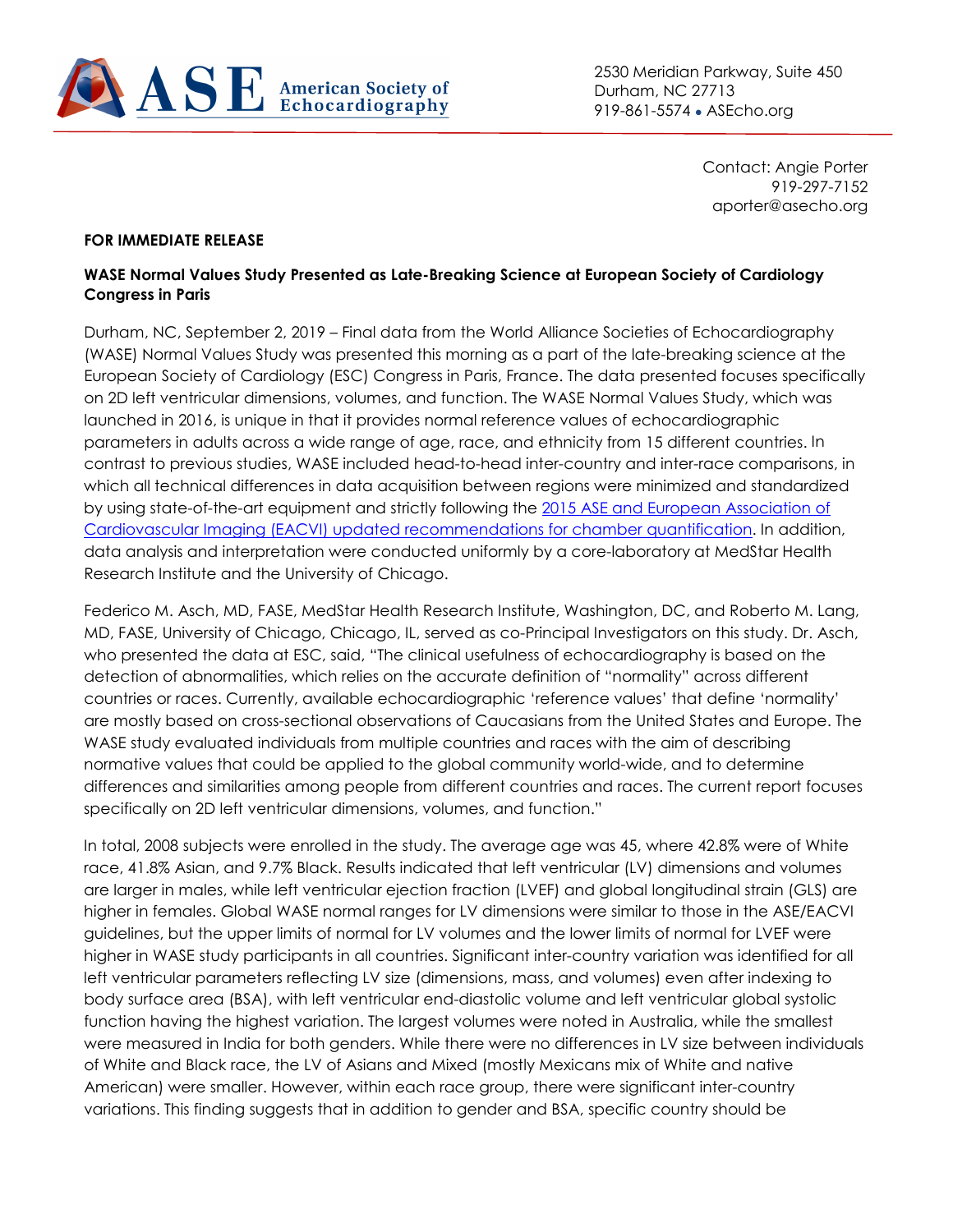considered when evaluating LV volumes. Inter-country variation for LVEF and GLS was smaller, but still statistically significant. In conclusion, this study points out that current guideline-recommended normal ranges for LV volumes and EF should be adjusted. Inter-country variability is significant for LV volumes and therefore nationality should be considered for defining ranges of normality. A manuscript reporting these findings has been accepted for publication in the *Journal of the American Society of Echocardiography* will be published online later this month.

In addition to Drs. Asch and Lang, authors on the research paper include: **Tatsuya Miyoshi, MD, PhD**, and **Sameer Desale, MS**, MedStar Health Research Institute, Washington DC; **Karima Addetia, MD, FASE**, University of Chicago, Chicago IL; **Rodolfo Citro, MD**, University of Salerno, Salerno, Italy; **Masao Daimon, MD, PhD**, Tokyo University, Tokyo, Japan; **Pedro Gutiérrez-Fajardo, MD, PhD, FASE**, Hospital Bernardette, Guadalajara, Jalisco, Mexico; **Ravi R. Kasliwal, MD, DM, FASE**, Medanta Medicity, Gurgaon, Haryana, India; **James N. Kirkpatrick, MD, FASE**, University of Washington, Seattle, Washington; **Mark J. Monaghan, MSc, PhD**, King's College Hospital, London, UK; **Denisa Muraru, MD**, University of Padua, Padua, Italy; **Kofo Ogunyankin, MD, FASE**, First Cardiology Consultants Hospital Ikoyi, Lagos, Nigeria; **Seung Woo Park, MD**, Samsung Medical Center/Sungkyunkwan University School of Medicine, Seoul, South Korea; **Ricardo E. Ronderos, MD, FASE**, Instituto Cardiovascular de Buenos Aires, Buenos Aires, Argentina; **Anita Sadeghpour, MD, FASE**, Rajaie Cardiovascular Medical and Echocardiography Research Center, Tehran, Iran; **Gregory M. Scalia, MD, FASE**, The Prince Charles Hospital, Brisbane, Australia; **Masaaki Takeuchi, MD, PhD, FASE**, University of Occupational and Environmental Health, Kitakyushu, Japan; **Wendy Tsang, MD**, Toronto General Hospital/University of Toronto, Toronto, Canada; **Edwin S. Tucay, MD, FASE**, Philippine Heart Center, Quezon City, Philippines; **Ana Clara Tude Rodrigues, MD**, Hospital Albert Einstein, São Paulo, Brazil; **Amuthan Vivekanandan, MD, DM, FASE**, Jeyalakshmi Heart Center and Vadamalayan Hospital, Madurai, India; **Yun Zhang, MD, PhD, FASE**, Qilu Hospital of Shandong University, Jinan, Shandong, China; and **Alexandra Blitz**, TOMTEC Imaging Systems GmbH, Unterschleissheim, Germany.

Additional WASE Investigators include:

- *Argentina*: **Aldo D. Prado, MD, FASE**, Centro Privado de Cardiologia, Tucumán, Argentina; **Eduardo Filipini, MD**, Universidad Nacional de la Plata, Buenos Aires, Argentina
- *Australia*: **Agatha Kwon** and **Samantha Hoschke-Edwards**, Heart Care Partners, Queensland, Australia
- *Brazil*: **Tania Regina Afonso**, Albert Einstein Hospital, Sao Paulo, Brazil
- *Canada*: **Babitha Thampinathan, MHSc**, and **Maala Sooriyakanthan**, Toronto General Hospital, University of Toronto, Canada
- *China*: **Tiangang Zhu, MD, FASE**, and **Zhilong Wang**, Peking University People's Hospital, Beijing, China; **Mei Zhang, MD**, **Yingbin Wang**, Qilu Hospital of Shandong University, Jinan, China; **Lixue Yin, MD**, and **Shuang Li, MD**, Sichuan Provincial People's Hospital, Sichuan, China
- *India*: **R. Alagesan, MD**, Madras Medical College, Chennai, India; **S. Balasubramanian**, Madurai Medical College, Madurai, India; **R.V.A. Ananth, MD**, Jeyalakshmi Heart Center, Madurai, India; **Manish Bansal, MD**, Medanta Heart Institute, Medanta, Haryana, India
- *Italy*: **Luigi Badano, MD, PhD**, University of Padova, Padova, Italy; **Eduardo Bossone, MD, FASE, Davide Di Vece, MD**, and **Michele Bellino, MD**, University of Salerno, Salerno, Italy.
- *Japan*: **Tomoko Nakao, PhD**, **Takayuki Kawata, MS, PhD**, **Megumi Hirokawa, MD**, and **Naoko Sawada, MD**, The University of Tokyo, Tokyo, Japan; **Yousuke Nabeshima MD**, University of Occupational and Environmental Health, Kitakyushu, Japan
- *Republic of Korea*: **Hye Rim Yun** and **Ji-won Hwang, MD**, Samsung Medical Center, Seoul, Republic of Korea